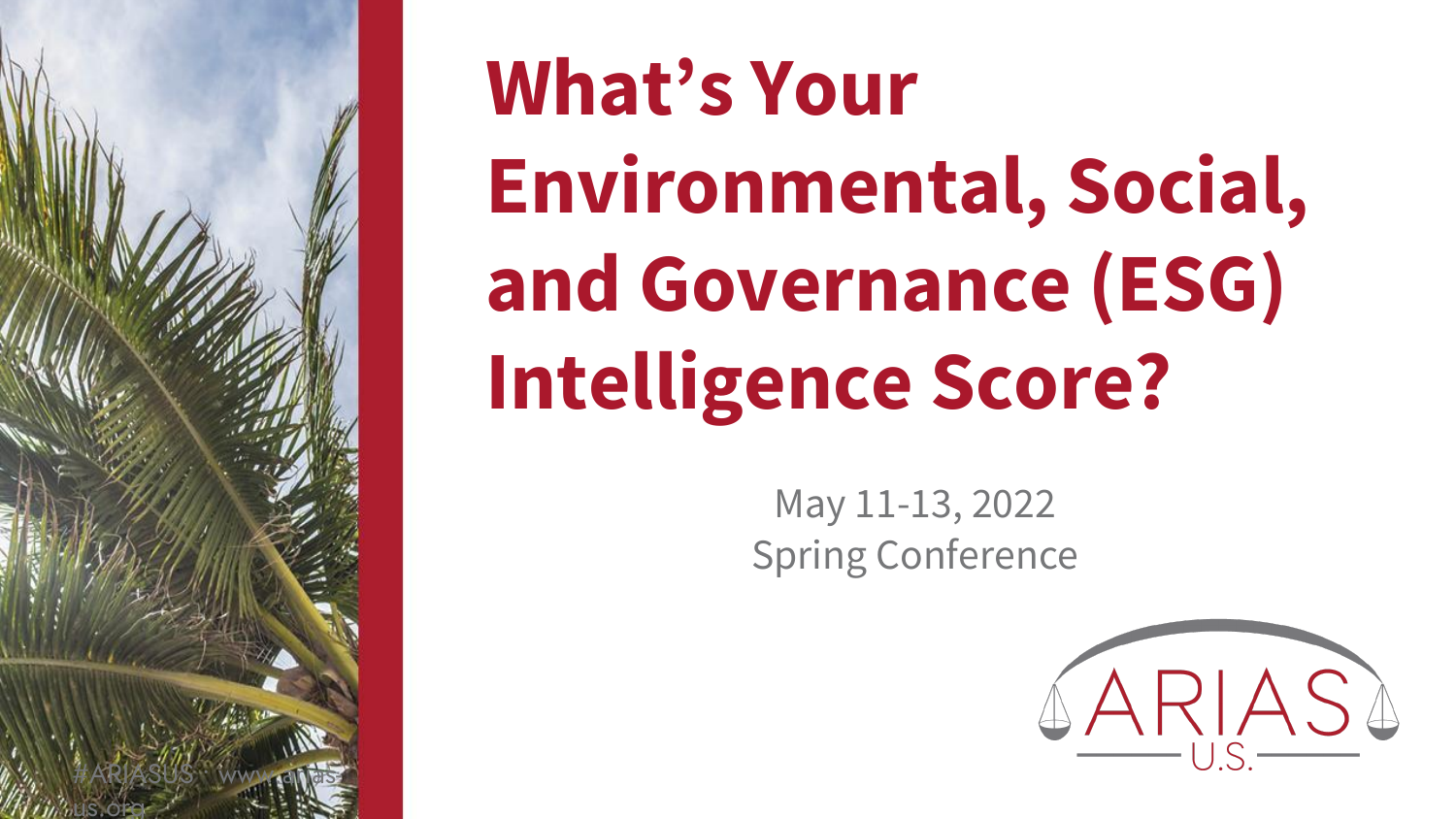# **Environmental, Social, and Governance (ESG)**

#### **Panel Members:**

#### **Maryam Haji**

VP, Head of Catastrophe Research, Risk Management Transatlantic Reinsurance Company

#### **Cheryl Rosario**

Head of Diversity & Inclusion and CSR Munich Re US P&C Operations

#### **Moderator:**

#### **Laura A. Foggan**

Chair, Insurance & Reinsurance Practice Crowell & Moring LLP



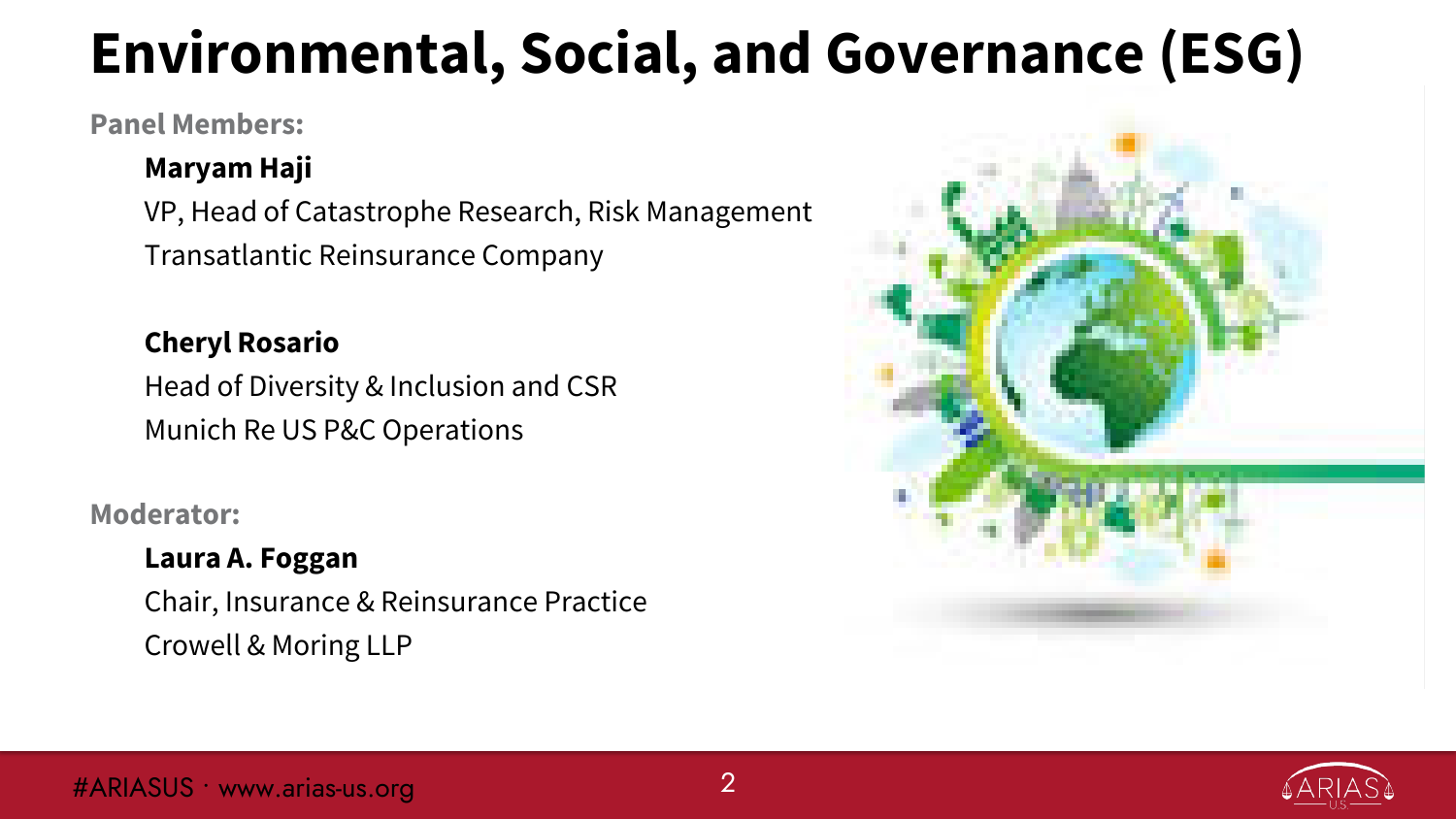# **"E" = Environmental**

Insurers and reinsurers are facing global pressure to lead on climate change and environmental justice.

Some Key Observations:

- How is climate change changing threats from severe weather?
- What trends do you see in natural catastrophe losses?
- What role can insurers play in climate adaptation and reducing the insurance gap?
- What is the "Socio-economic" aspect of climate change?



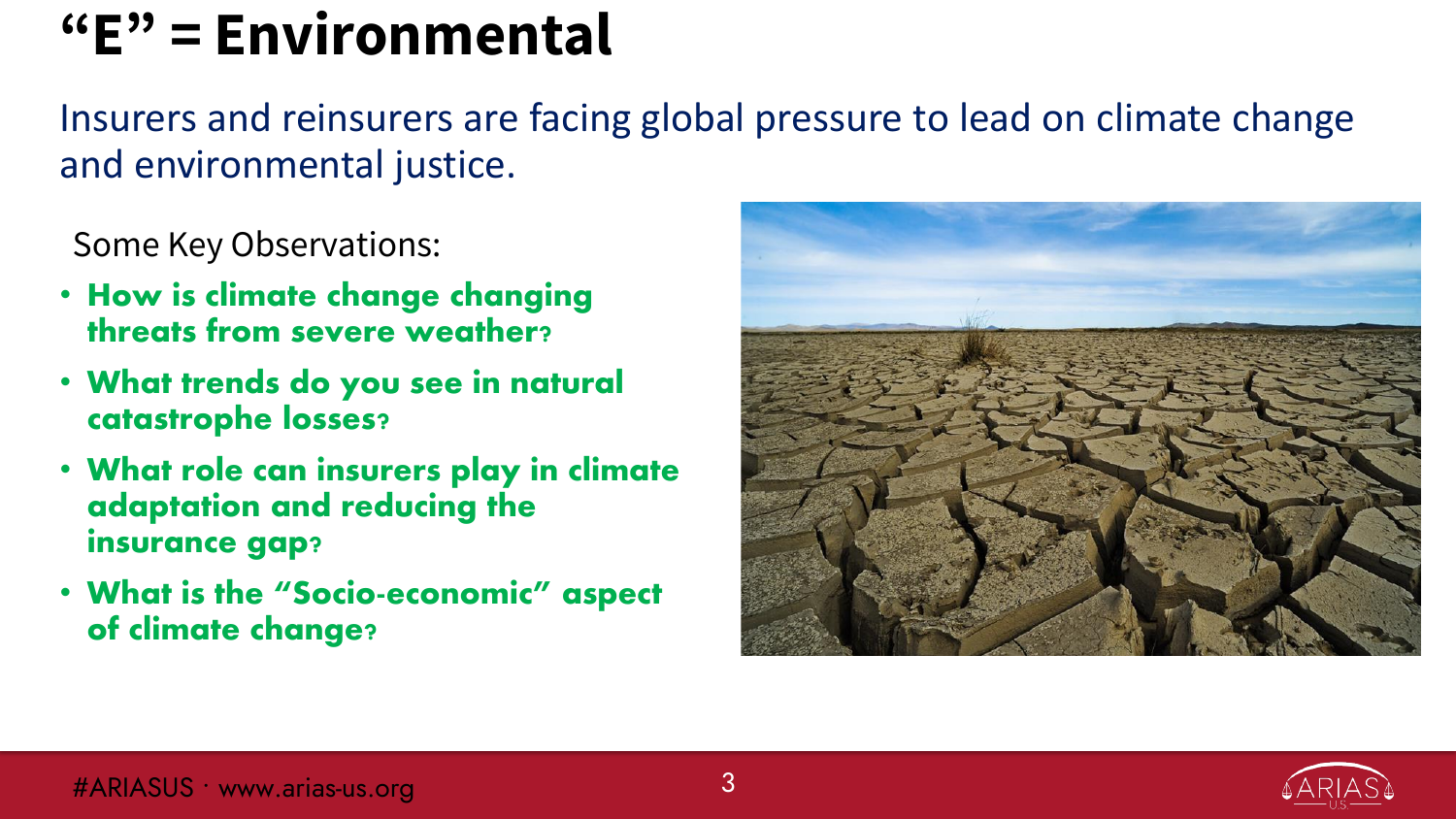### **"S" = Social**

Insurers and reinsurers are focusing on the lack of workforce diversity, internal inclusion efforts, and racial disparity concerns in underwriting and claims handling, particularly in pricing and use of data and AI.

Some Key Observations:

- What falls under the area of Social in ESG?
- How does creating an inclusive culture support the social area of ESG?
- In this current competitive environment, how can companies attract diverse talent?
- How do you see companies moving forward to stand behind social issues and show publicly their commitment to DEI?
- How do companies truly embed DEI in everything they do?



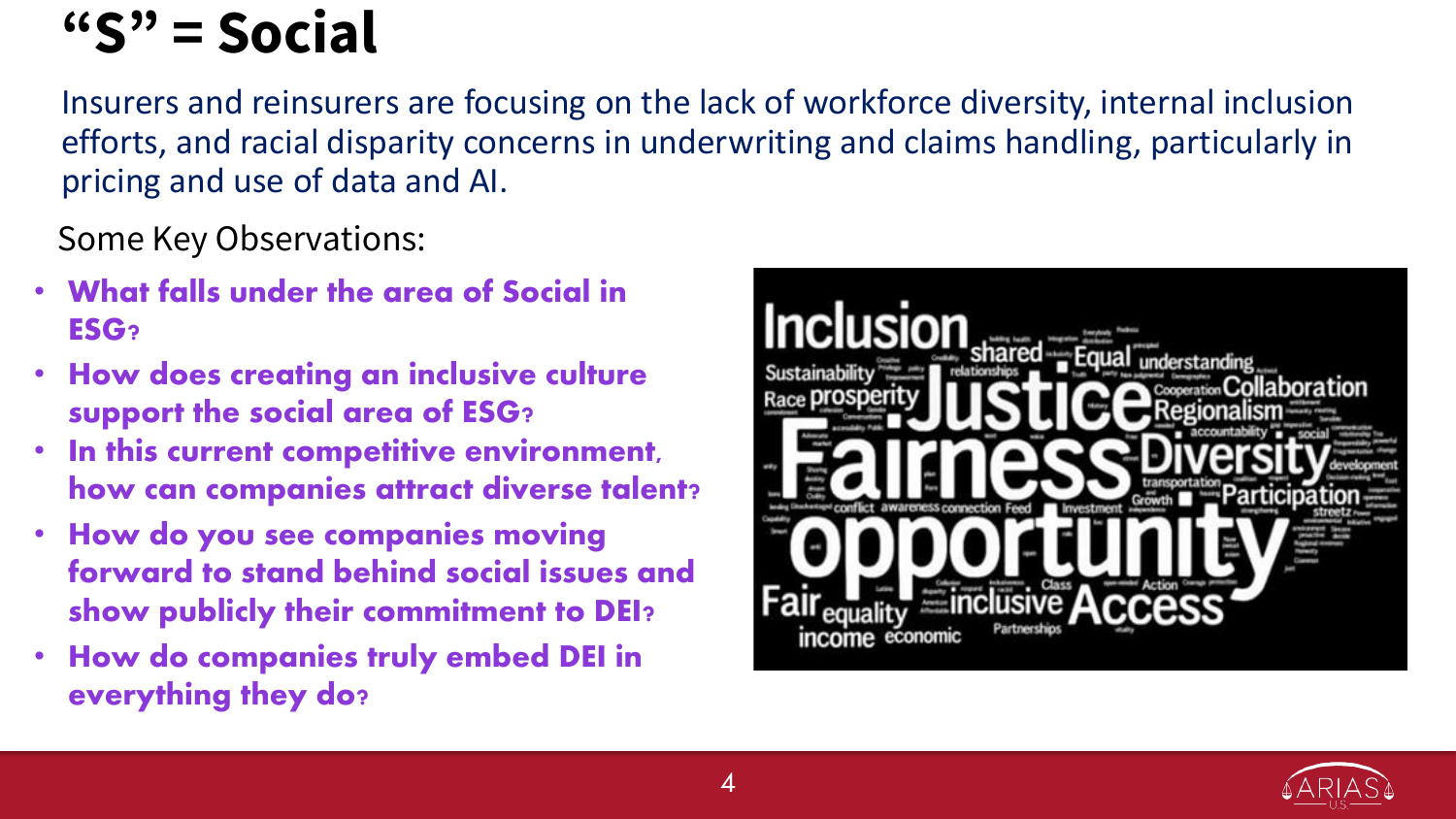### **"G" = Governance**

Insurers and Reinsurers must integrate ESG into their risk management and foster a culture of good governance to protect against reputational harm and potential liability.

Some Key Observations:

- What is your executive compensation and how great is the gap between employee and executive paychecks?
- Have you shown corporate responsibility towards the environment?
- What about boardroom diversity?
- Corporate responsibility to protect against cyber risks, bribery, and unethical practices
- Tax opacity, lobbying activities



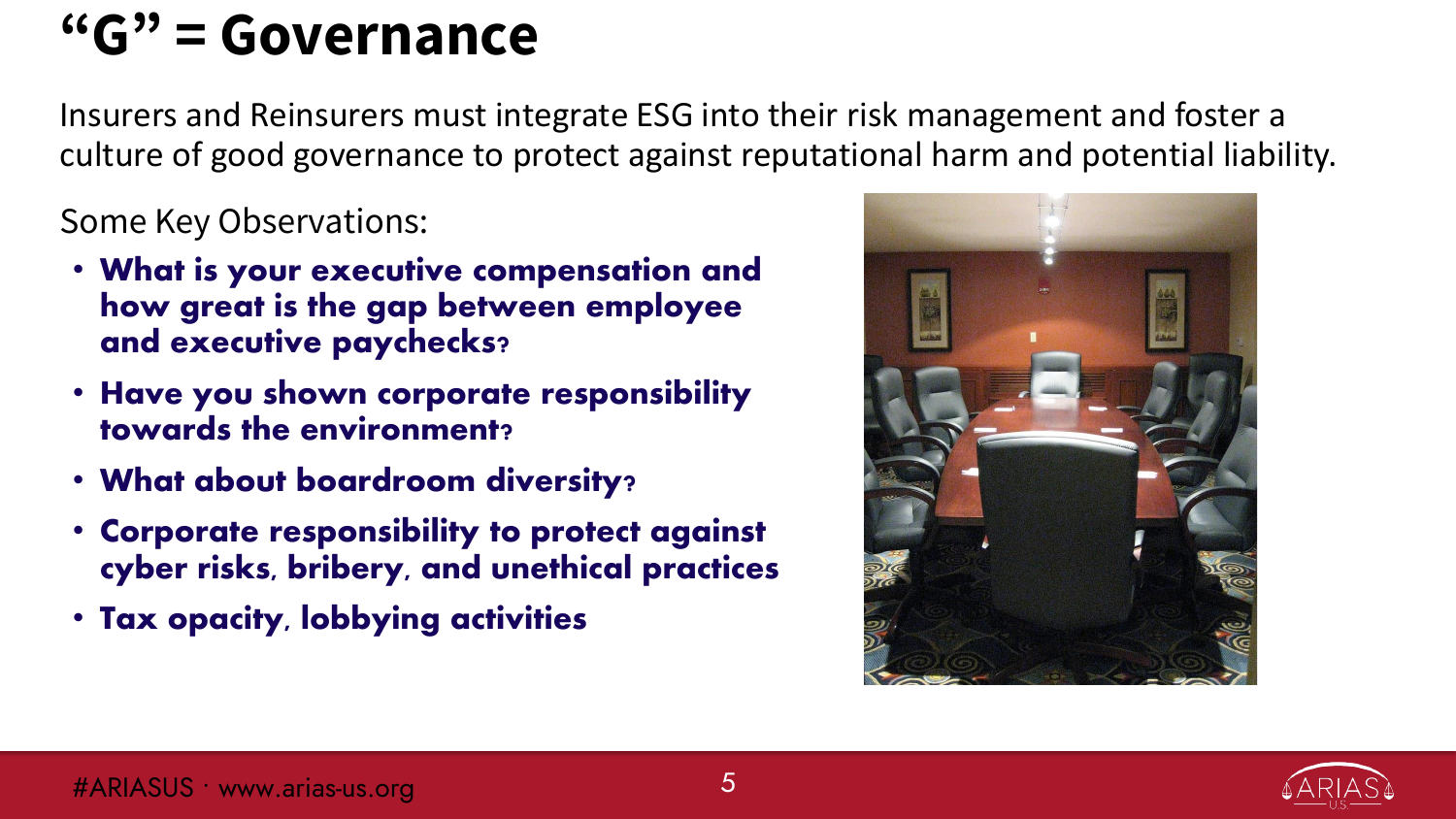# **Managing ESG Risks**

Guidance for managing these risks comes from many sources

- Develop an internal ESG approach and level of risk tolerance
- Integrate ESG factors throughout the organization
- Defined responsibilities for identifying, evaluating, and making decisions on ESG risks
- Provide clear reporting
- Evaluate the appropriate time horizon to assess climate risk, taking into consideration the insurers' business lines and activities
- Embed climate risks into existing risk management frameworks, including insurers' Own Risk and Solvency Assessments (ORSA), and use scenario analysis
- Take a proportionate approach





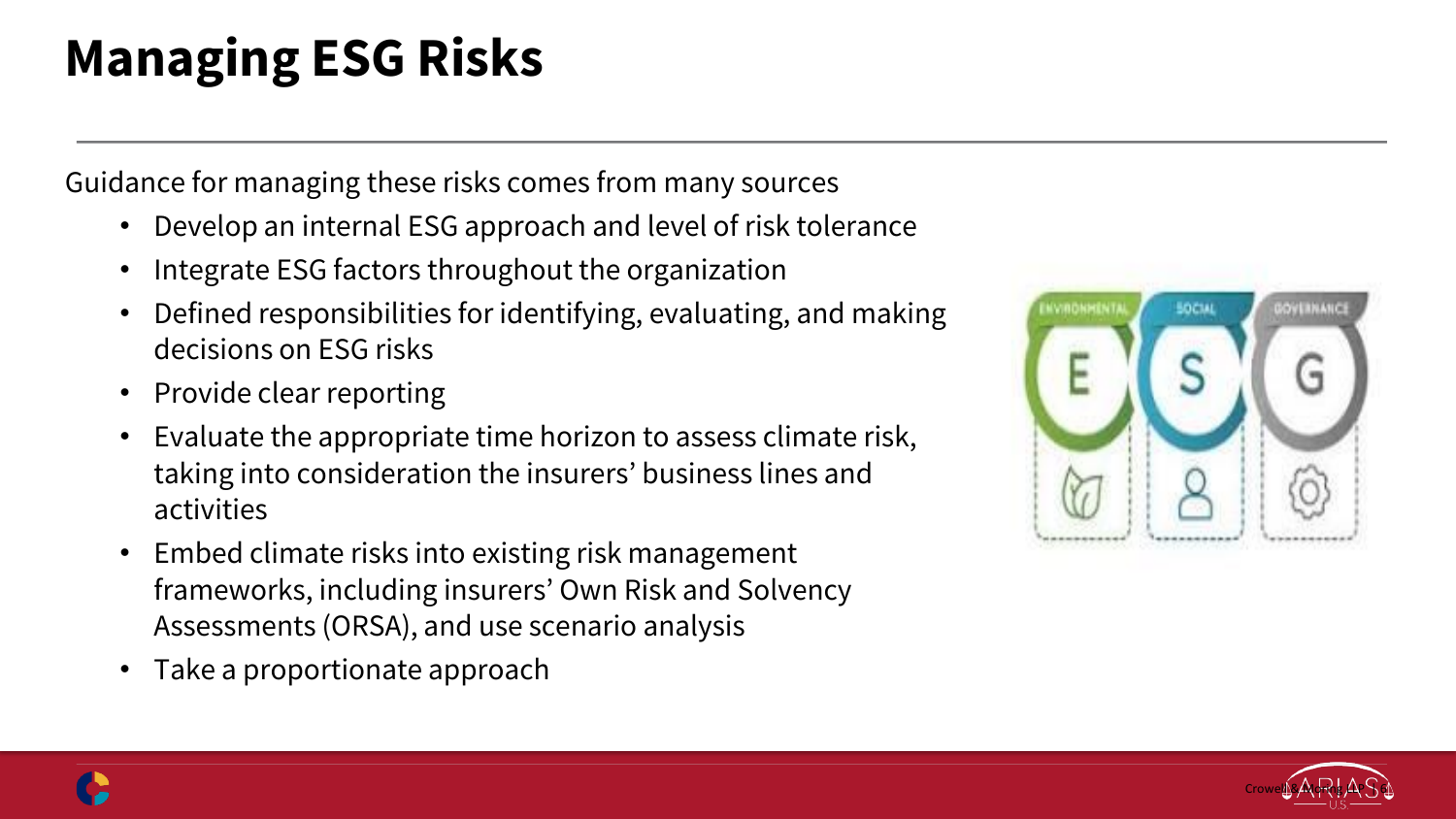### **Environmental, Social, and Governance (ESG)**

- **Regulation & Legislation**
- **Outside Activism and Pressure**
- **Potential Direct Liability**
- **ESG Coverage Issues and Litigation**
- **Insurer Innovation and Leadership**



"clipboard" by allispossible.org.uk is marked with CC BY-NC-SA 2.0.